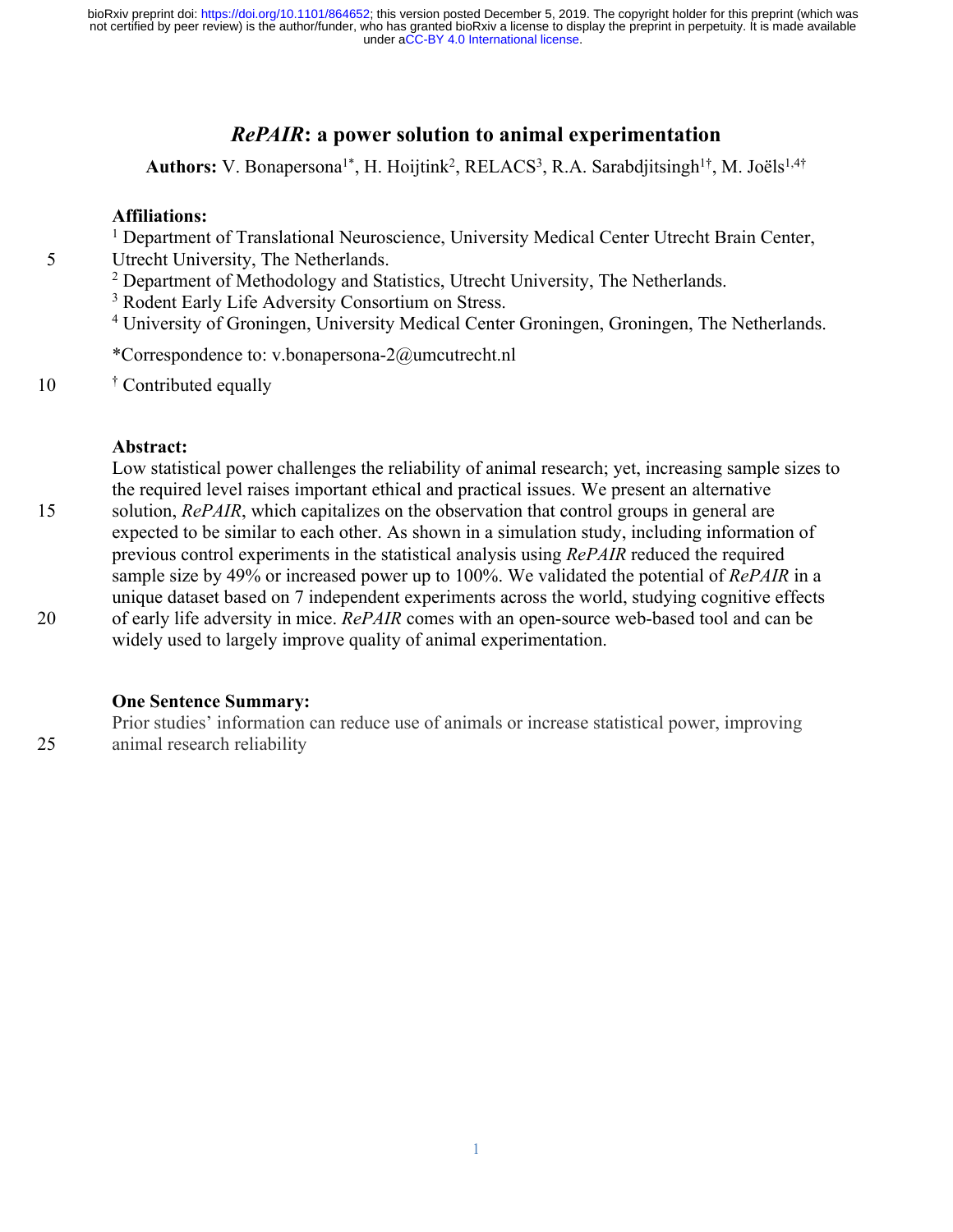#### **Main Text**

Researchers embarking on a new experimental study calculate in advance the number of animals (sample size) required to allow distinction between a *real* effect and a chance finding. This calculation depends on statistical power ("Key concepts" in Suppl Methods), which is frequently 5 set *a priori* at 80%; thus, it is expected that 8 out of 10 studies investigating a real effect will correctly conclude that the effect exists (true positive), while 2 will not (false negative). As power decreases, the rate of false negative as well as false positive results will increase(*1*). Prospective study power is therefore directly related to the reliability of research.

10 The prospective power assumption of 80% has been seriously challenged. In a landmark paper from 2011 based on 48 meta-analyses across Neurosciences, Button and colleagues showed that the median power was estimated at 20%, rather than 80%(*2*), in agreement with previous reports in psychology(*3*). We confirmed and extended this finding to a much larger sample of preclinical studies(Fig.1-A), both in the field of Neuroscience and Metabolism(Fig.S2). This power problem 15 contributes significantly to the reproducibility crisis in preclinical research(*4*): single, underpowered studies have a low chance to detect a real effect(*1*), although when analyzed metaanalytically they can still be informative(*5*,*6*).

Why is the actual study power so much lower than assumed *a priori*? One explanation is that 20 effect sizes are often estimated optimistically, based on earlier findings that are liable to (publication) bias(*7*). A second explanation is that rodent experiments are frequently exploratory in nature( $\delta$ ), and many scientists opt to use a debatable "standard" 6 to 10 animals per group. When considering a Welch independent samples t-test (alpha=0.05) and 10 animals per group (Fig.1-B), one would need to assume an effect size *Hedge'sG=*1.4 to reach a power of 80%. 25 Such an expected effect size is far larger than what is commonly observed in rodent literature(Fig.S3).

Effect sizes should be estimated specifically for each research question, but what is a plausible range that a scientist could expect? A sensible approach is to consider the frequency of effect 30 sizes generally observed. We considered the distribution of 2738 effect sizes retrieved from 482 primary articles (Fig.S1,"DataB"); this was replicated in a separate dataset(*2*). We defined the quantiles of 0.25, 0.5 and 0.75 as small, medium, and large effect sizes respectively. These corresponded to *Hedge'sG* of 0.2, 0.5, 0.9(Fig.S3), which is almost identical to *Cohen's d* rule of thumb for small, medium and large effect sizes(*9*). Some subfields in preclinical research may be 35 placed more towards the lower (e.g. behavioral research(*5*)) or higher end of this distribution (e.g. molecular studies(*10*)). Nonetheless, this range can be used to estimate the prospective power that a scientist currently starting a new project could expect.

Considering the estimated *Hedge'sG* values for small, medium, and large effect sizes 40 respectively, which percentage of rodent studies are then -prospectively- sufficiently powered? For this, we selected data of 1935 rodent primary studies derived from 69 meta-analyses, identified with a systematic search, independently of research field(Fig.S1,"DataA"). We extracted the sample size only of the two largest groups reported in each paper, assuming that at least the comparison of these two groups were sufficiently powered while all other experiments 45 may have been control experiments. This yields a best-case scenario, and prior to any potential subsequent multiple testing, experimental bias, p-hacking/fishing, selective reporting, etc. Even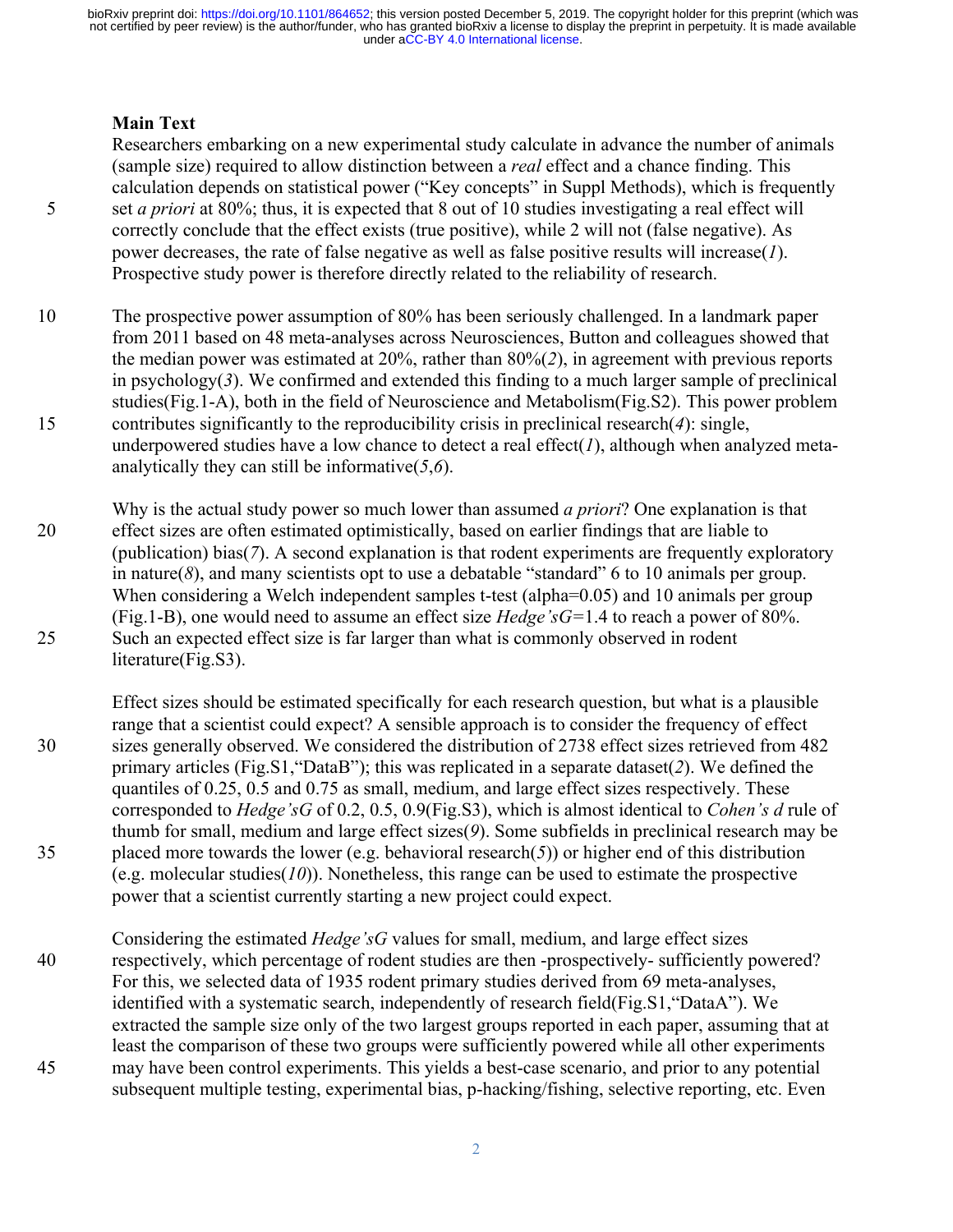in this best-case scenario, only 12.5% of this large sample of rodent studies were sufficiently powered(Fig.1-C, large effect size).



5

**Fig. 1.** Preclinical experiments are severely underpowered. Data was collected by conducting an EMBASE comprehensive literature search on April  $12<sup>th</sup> 2019$  that identified 1935 primary publications in mice and rats used in 69 meta-analyses (Suppl. Methods). (**A**) Histogram of power achieved by identified experiments (Welch t-test, effect sizes from publications, 10 Fig.S1"DataB"). Green: median equal to 18%. (**B**) Histogram of animals per study when considering the two largest independent groups (Fig.S1"DataA+B"). Green: median equal to 20 (i.e.~10 animals per group). (**C**) Prospective power of studies when considering a range of common effect sizes (Fig.S3, Fig.S1"DataB") and assuming at least one sufficiently powered experiment per publication. The highest peaks in the histograms are due to a non-uniform 15 distribution of animals used as shown by Fig.1-B. Histogram and density plot of the same data are overlapping. In red: power  $\leq 50\%$ ; in green: power ≥80%.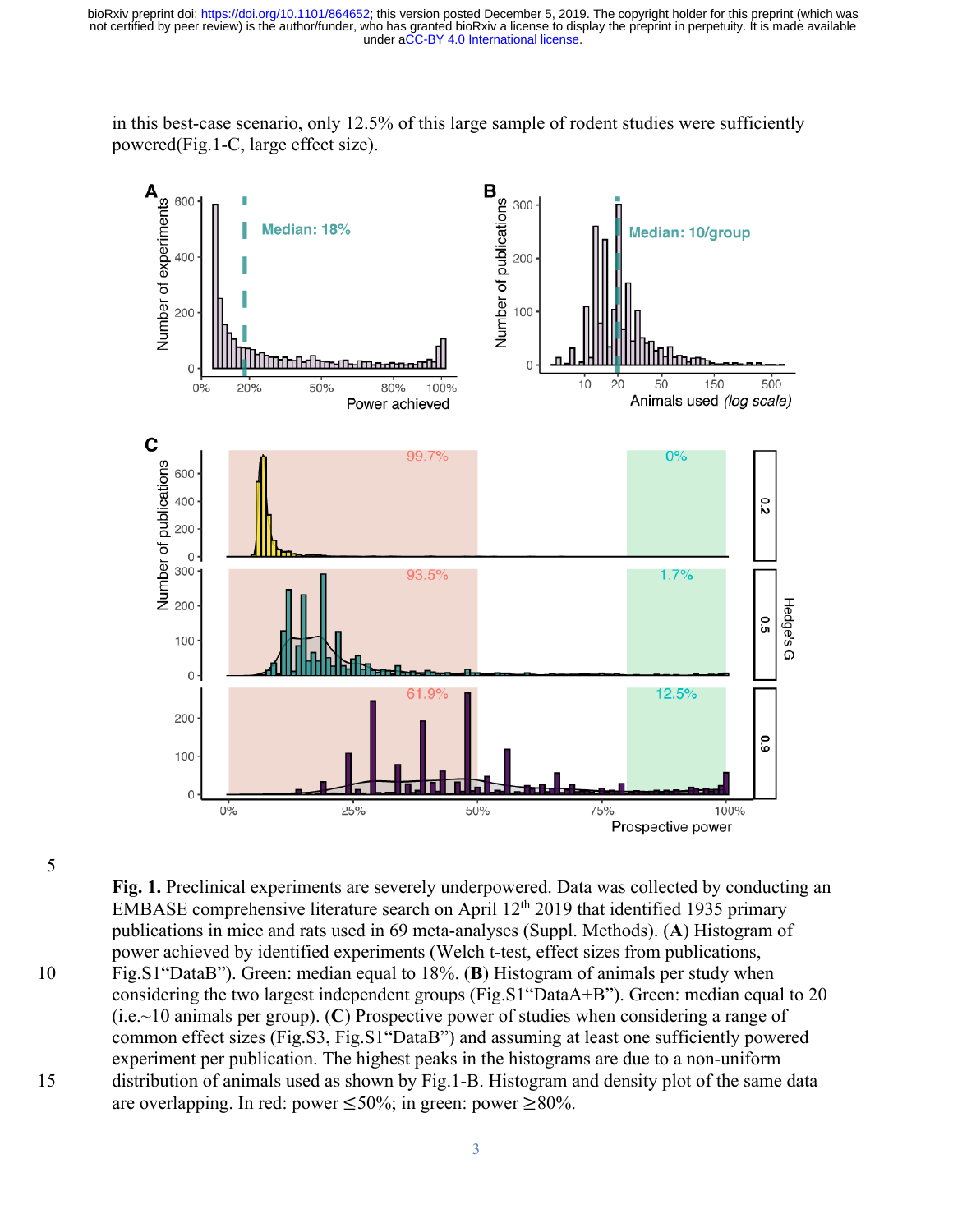This power problem could be solved by increasing the number of animals per experiment. For example, the effect sizes of *Hedge'sG* 0.2 and 0.9 would correspond to a requirement of 394 and 21 animals per group respectively, when considering an independent samples t-test (alpha=0.05, power=80%). This clearly challenges the societal debate on reducing the number of animals to 5 conduct scientific research, quite apart from practical and financial considerations. How can sufficient power be reached without increasing the number of animals per group to unrealistically high levels?

To address this dilemma, we here propose a novel approach in preclinical research, which 10 capitalizes on the observation that new studies are rarely disconnected from earlier ones using the same experimental endpoints. In research practice, any new experiment is planned based on information from previous studies – either from literature or one's own. Previous knowledge can be incorporated within statistical analysis by using Bayesian priors, namely distributions that describe the mean and variance of an experimental outcome.

Despite the advantageous properties of priors such as in sample size calculations(*11*), their use is often criticized and dismissed because priors represent a naturally subjective state of knowledge rather than objective principles(*12*). However, compared to human studies, rodent experiments have the great advantage to be relatively well-controlled and to use standardized tests. Even 20 though variations between strains and labs definitely exist(*13*, *14*), researchers have similar expectations about how a control group "should respond". This prior knowledge is so important that a researcher would not trust his/her own or other's data and judge that an experiment "did not work" or "needs to be better optimized" if the expectation is not met. If this common research practice is translated into statistical terms, one would state that researchers assume 25 control animals always to belong to the same population. We formalized this property and developed *RePAIR (Reduction by Prior Animal Informed Research)*, a statistical method that uses previously obtained information to limit the number of animals, yet perform well-powered research.

30 The acceptance of this assumption in daily research practice warrants the formal statistical use of priors to supplement the data of the control group. Following this line of reasoning, we developed an algorithm ("Theory", Suppl. Methods) to address the dilemma sketched above, based on the formula:

$$
n_{con} = n_{exp} - n_{prior} * index
$$

where the number of animals of the control group  $(n_{con})$  can be reduced by the number of control animals from prior studies  $(n_{prior})$  multiplied by a weight (*index*, value between 0 and 1) that describes the similarity between control and prior groups, while the experimental group  $(10)(n_{exp})$  remains the same. It follows that the number of animals necessary in the control group is effectively diminished by the weighed prior.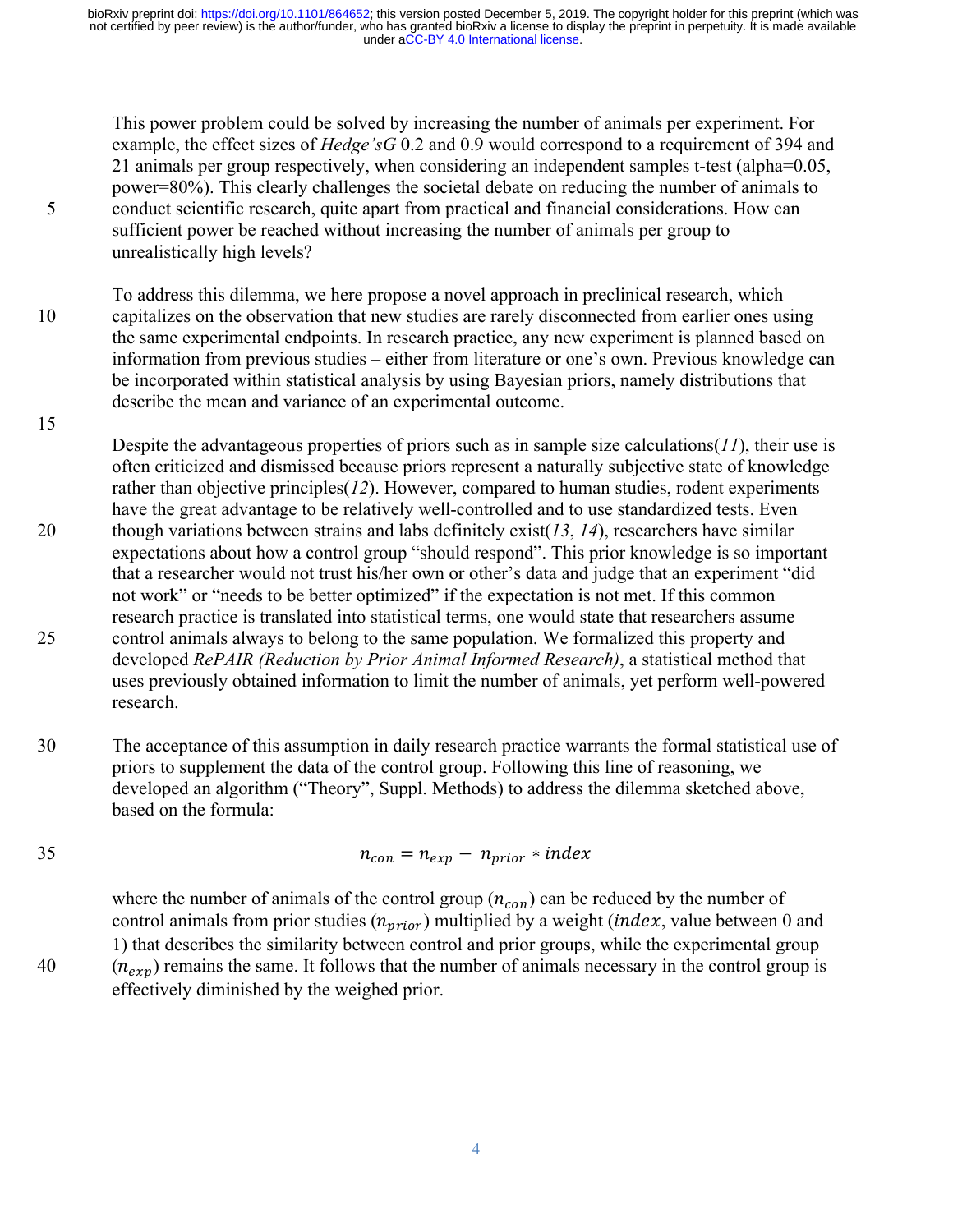

Fig. 2. RePAIR can decrease the number of animals required for sufficiently powered research. (A)Simulation study on the relationship between prior ( $index=1$ ), sample size and power. A n<sub>prior</sub>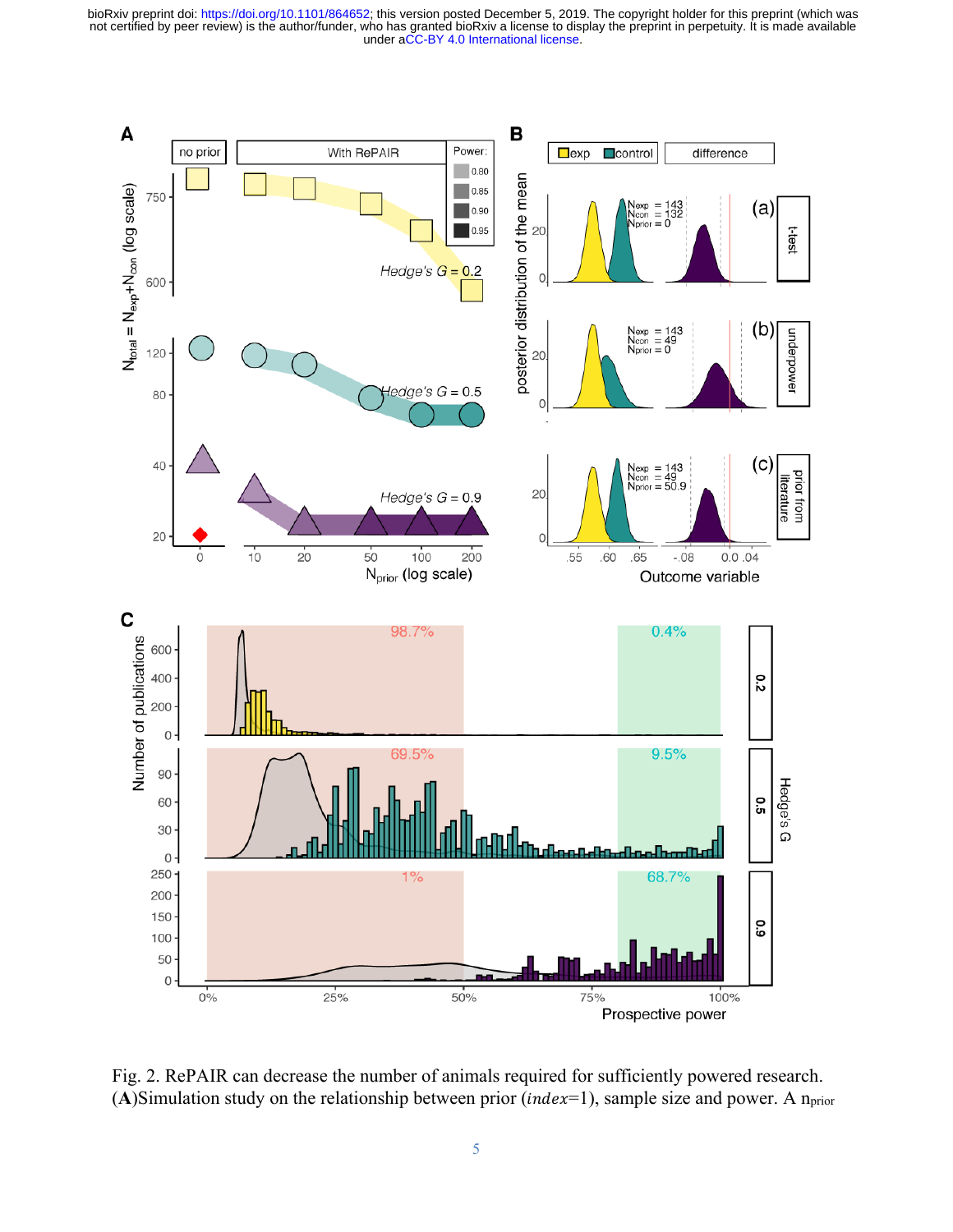equal to 0 corresponds to a standard sample size estimation (Welch t-test: two independent samples, alpha=0.05, effect sizes as in Fig.1-C, power=80%). The red diamond indicates the current median sample size. An increase in color intensity signifies an increase in power. As  $n_{prior}$ increases, n<sub>total</sub> decreases until a plateau is reached. Subsequent increases in n<sub>prior</sub> will result in 5 increased prospective power. (**B**)Application of RePAIR to the experimental dataset RELACS. Posterior distributions of each group and of their mean difference. The test is significant if 0 (red line) is outside the 95% confidence interval (dashed lines) of the means' difference distribution. From the top (Table S4), **(a)**RePAIR analysis without prior provides the same result as a Welch t-test; **(b)** if n<sub>con</sub> is decreased, the study becomes underpowered; **(c)** but this can be rescued if a 10 prior from (unrelated) published literature is introduced. (**C**)Prospective power when using RePAIR with an index=0.3 (only 30% of prior information is used, i.e.  $n_{prior}=0.3*n_{con}$  of other studies within the same meta-analysis (Fig.S1, "DataA")) but maintaining current resources (ntotal kept the same;  $n_{con} = n_{total}/3$  as recommended rule of thumb;) shown as histogram. Grey density plots represent the current prospective power as Fig.1-C.

#### 15

With this formula, we performed a simulation study to estimate how the use of priors relates to sample size and power (Fig.2-A). Although it is theoretically possible to decrease  $n_{con}$  to 2 for 20 standard deviation calculation, this is not advisable as it would challenge experimental blinding and randomization. As a rule of thumb, we recommend that at least one third of the total number of animals consists of controls. Nonetheless, a further increase in  $n_{\text{prior}}$  can be beneficial as power could be enhanced up to its highest boundary, i.e. 100% with large effect sizes.

 $25$  In the simulation, the *index* was set equal to 1, meaning that prior and control animals were assumed to be interchangeable. By changing this index, scientists themselves (by *expert elicitation*, an accepted practice in Bayesian statistics( $15$ ) can decide to what extent they value earlier data; importantly, even conservative (low) indices will be beneficial. By selecting earlier data, scientists define *prior distributions*, meaning summaries of previous studies with respect to 30 the mean of the control group. The selection of previous experiments and related indexes may be criticized because it introduces subjectivity in the statistical analysis. In other words, the prior distribution may not be a good description of the population. To address this concern, we performed a sensitivity simulation study ("Sensitivity simulation", Suppl. Methods), where we verified that variations in prior specifications due to random sampling consistently provide better 35 prospective power than current practice (Fig.S4). Despite its apparent robustness, researchers should be mindful when specifying the prior. Yet, as the number, quality and consistency of experiments increase, so will the quality of the prior.

We next tested the validity of this method for one particular experimental endpoint  $-$  i.e. the 40 effects of early life adversity (ELA,(*16*)) on spatial learning in adult male mice. Due to the lack of sufficient power of single studies, the experimental dataset was gathered by aggregating experiments (that in principle shared the same design) from several laboratories around the world – the *RELACS (Rodent Early Life Adversity Consortium on Stress)* consortium. Information of over 250 animals was collected, which was required to verify a significant effect of ELA on 45 memory (*t(3)=272.99, p=0.003*) according to our prospective power calculation ("RELACS dataset", Suppl. Methods). To estimate the control prior, a researcher (VB) randomly selected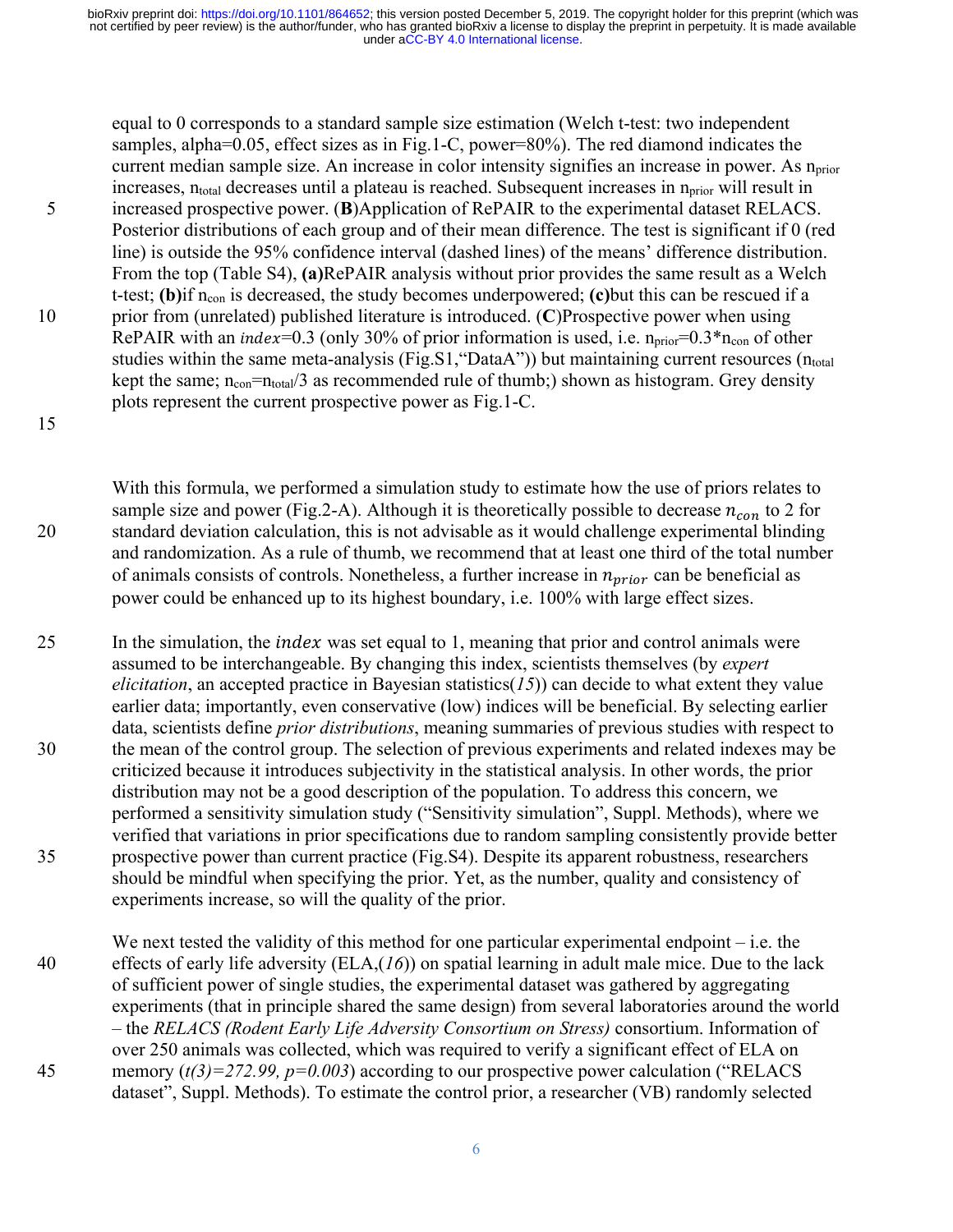relevant yet unrelated (non-ELA) publications on spatial learning using this particular experimental task, blinded to their results ("Prior specification", Suppl. Methods). By applying this prior from literature, we reached the same conclusion as derived from the aggregated experimental dataset, but now with 49 instead of 132 control animals (Fig.2-B). In other words, 5 this same experiment could be conducted with 83 fewer animals, while maintaining a power  $>80\%$ .

To facilitate the use of the algorithm, we created an open-source web-based tool (https://vbonapersona.shinyapps.io/repair app submit/) that allows anyone designing future 10 experiments to improve the quality of his/her studies. With a user-friendly interface, one can 1) calculate (multiple) prior parameters from summary statistics, 2) perform sample size calculations and 3) execute analyses. R scripts are also publicly available  $(\frac{https://osf.io/wvs7m/}{https://osf.io/wvs7m/})$ .

Besides the theoretical value shown by the simulation study (Fig.2-A), the robustness from the 15 sensitivity simulation (Fig.S4), and the applicability demonstrated on a real-life dataset (Fig.2- B), the immediate potential impact of this approach can be evaluated by applying it to metrics of current practice. Despite the difficulty of estimating how much prior knowledge exists in the literature, it can be assumed that if publications are similar enough to be included in a metaanalysis, they are also similar enough to be used for priors. We recalculated the prospective 20 power of Figure 1-B. Controls of other studies within the same meta-analysis were used as prior, while new experiments were simulated with resources equal to the ones currently available  $(n_{total}$  kept equal) re-distributed in favor of the experimental group (Fig.2-C). For *Hedge'sG=0.9*, application of *RePAIR* improved the current 12.5% of sufficiently powered studies to  $69\%$ . These calculations were performed with an *index* of 0.3, although little would 25 change if an *index* of 1 would be used instead (Fig. S5).

In summary, there is a growing awareness of reproducibility issues in animal experimentation which is only partially addressed by preregistration and the introduction of more rigorous 30 guidelines (e.g.ARRIVE). We here introduce a statistical method, *RePAIR*, that uses previously obtained information in order to limit the number of animals, yet perform well-powered research or reach higher statistical power with the same total number of animals. Although here discussed in relation to t-tests, the same ploy can be extended to more complex experimental designs (e.g.2x2-ANOVAs) where multiple groups could then be considered as "controls", or to human 35 studies where the control group is sufficiently homogeneous. Nonetheless, this is clearly only applicable to experimental paradigms that are frequently used. Small exploratory studies will remain indispensable to open up new avenues and develop new techniques.

Bayesian priors have been criticized because of the subjectivity they introduce. We argued that 40 especially in animal research one can assume that previously used subjects in essence belong to the same population, since interpretation of experimental results is often bound to previous expectations of the control group. For commonly used outcomes, priors can be openly discussed amongst panels of experts, an accepted approach in Bayesian statistics(*15*). We foresee a role for scientific societies in supporting this process, since they can not only provide an open source 45 platform to collect previous datasets of commonly used tests in their field but also organize a critical mass of experts who jointly develop and maintain accepted priors for these tests. With the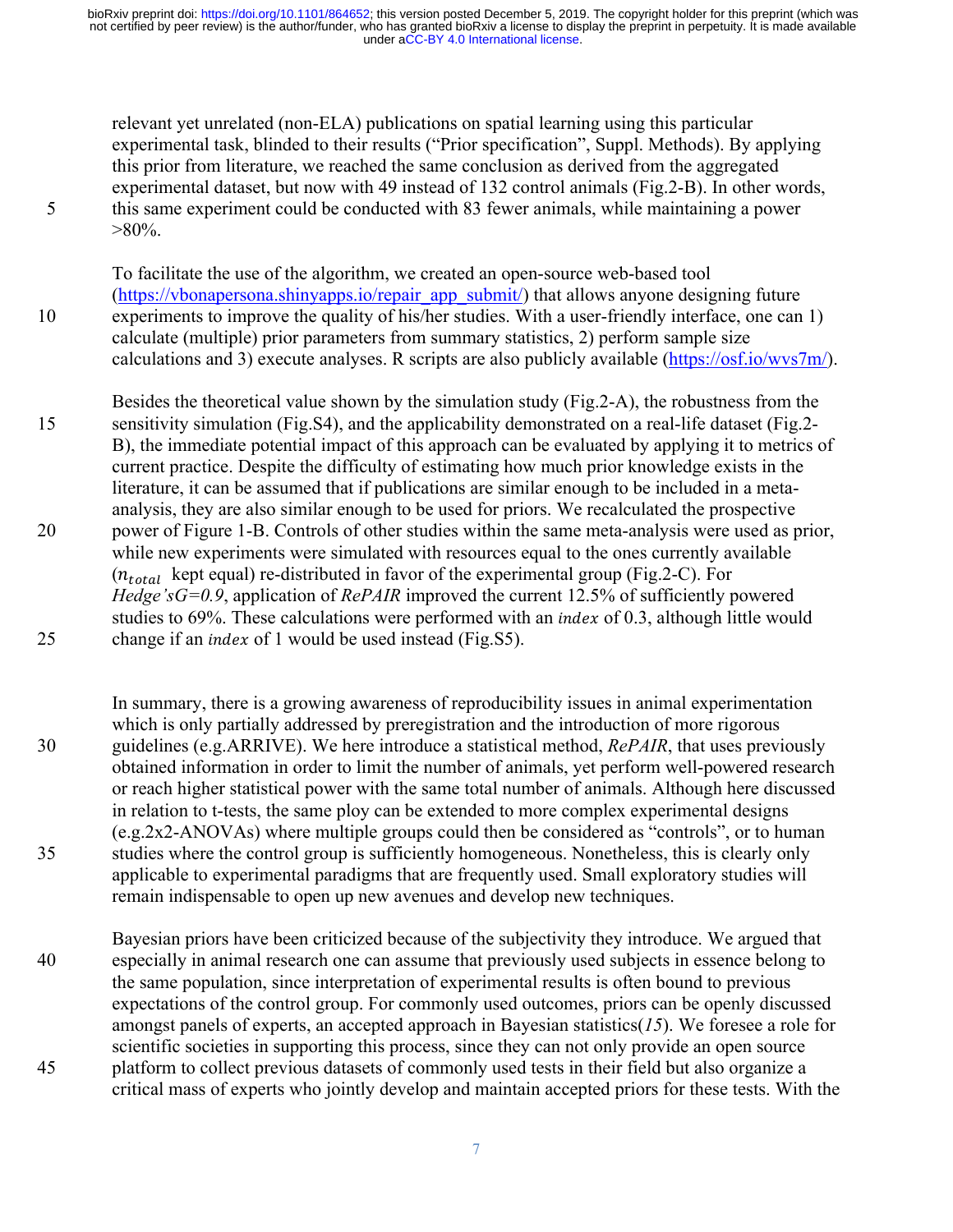use of our web-based tool, these priors can then be used by everyone designing a new experiment, improving the overall quality of animal research. This will add to the value of animal experimentation in those cases where good alternatives are not available.

5

## **References and Notes:**

- 1. J.P.A. Ioannidis, Why most published research findings are false. *PLoSMed.***2**,e124(2005).
- 2. K.S.Button, J.P.A.Ioannidis, C.Mokrysz, B.A.Nosek, J.Flint, E.S.J.Robinson, M.R.Munafò, Power failure: why small sample size undermines the reliability of 10 neuroscience. *Nat.Rev.Neurosci.***14**,365–376(2013).
	- 3. P.E.Smaldino, R.McElreath, The natural selection of bad science.*R.Soc.OpenSci.***3**(2016), doi:10.1098/rsos.160384.
- 4. M.R.Munafò, B.A.Nosek, D.V.M.Bishop, K.S.Button, C.D.Chambers, N.PercieDuSert, U.Simonsohn, E.J.Wagenmakers, J.J.Ware, J.P.A.Ioannidis, A manifesto for reproducible 15 science. *Nat.Hum.Behav.***1**,1–9(2017).
	- 5. V.Bonapersona, J.Kentrop, C.J.VanLissa, R.van der Veen, M.Joëls, R.A.Sarabdjitsingh, The behavioral phenotype of early life adversity: A 3-level meta-analysis of rodent studies. *Neurosci.Biobehav.Rev.***102**,299–307(2019).
- 6. J.Gurevitch, J.Koricheva, S.Nakagawa, G.Stewart, Meta-analysis and the science of 20 research synthesis. *Nature*.**555**,175–182(2018).
	- 7. J.P.A.Ioannidis, Why most discovered true associations are inflated.*Epidemiology*.**19**,640– 648(2008).
	- 8. E.J.Rubin, S.M.Fortune, Misunderstanding the goals of animal research.*BMJ*.**360**,29321149(2018).
- 25 9. J.Cohen, *Statistical power analysis for the behavioral sciences*(LawrenceErlbaumAssociates, NewYork,Second Edi.,1977).
	- 10. C.L.Nord, V.Valton, J.Wood, J.P.Roiser, Power-up: A Reanalysis of "Power Failure" in Neuroscience Using Mixture Modeling.*J.Neurosci.***37**,8051–8061(2017).
- 11. T.Brakenhoff, K.Roes, S.Nikolakopoulos, Bayesian sample size re-estimation using power 30 priors. *Stat.Methods Med.Res.*,(2018).
	- 12. A.Gelman, Objections to Bayesian statistics.*BayesianAnal.***3**,445–450(2008).
	- 13. N.A.Karp, Reproducible preclinical research—Is embracing variability the answer?*PLoS Biol.*1**6**,1–5(2018).
- 14. J.C.Crabbe, T.J.Phillips, Mother nature meets mother 35 nurture.*Nat.Neurosci.***6**(2003),pp.440–442.
	- 15. A.O'Hagan, Expert Knowledge Elicitation: Subjective but Scientific. *Am.Stat.***73**,69– 81(2019).
	- 16. C.J.Rice, C.A.Sandman, M.R.Lenjavi, T.Z.Baram, A Novel Mouse Model for Acute and Long-Lasting Consequences of Early Life Stress.*Endocrinology*.**149**,4892–4900(2008).
- 40 17. H.M.Vesterinen, E.S.Sena, K.J.Egan, T.C.Hirst, L.Churolov, G.L.Currie, A.Antonic, D.W.Howells, M.R.Macleod, Meta-analysis of data from animal studies: A practical guide.*J.Neurosci.Methods*.**221**,92–102(2014).
	- 18. J.Cohen, A power primer.*Psychol.Bull.***112**,155–159(1992).
- 19. R.V.Lenth, Some practical guidelines for effective sample size 45 determination.*Am.Stat.***55**,187–193(2001).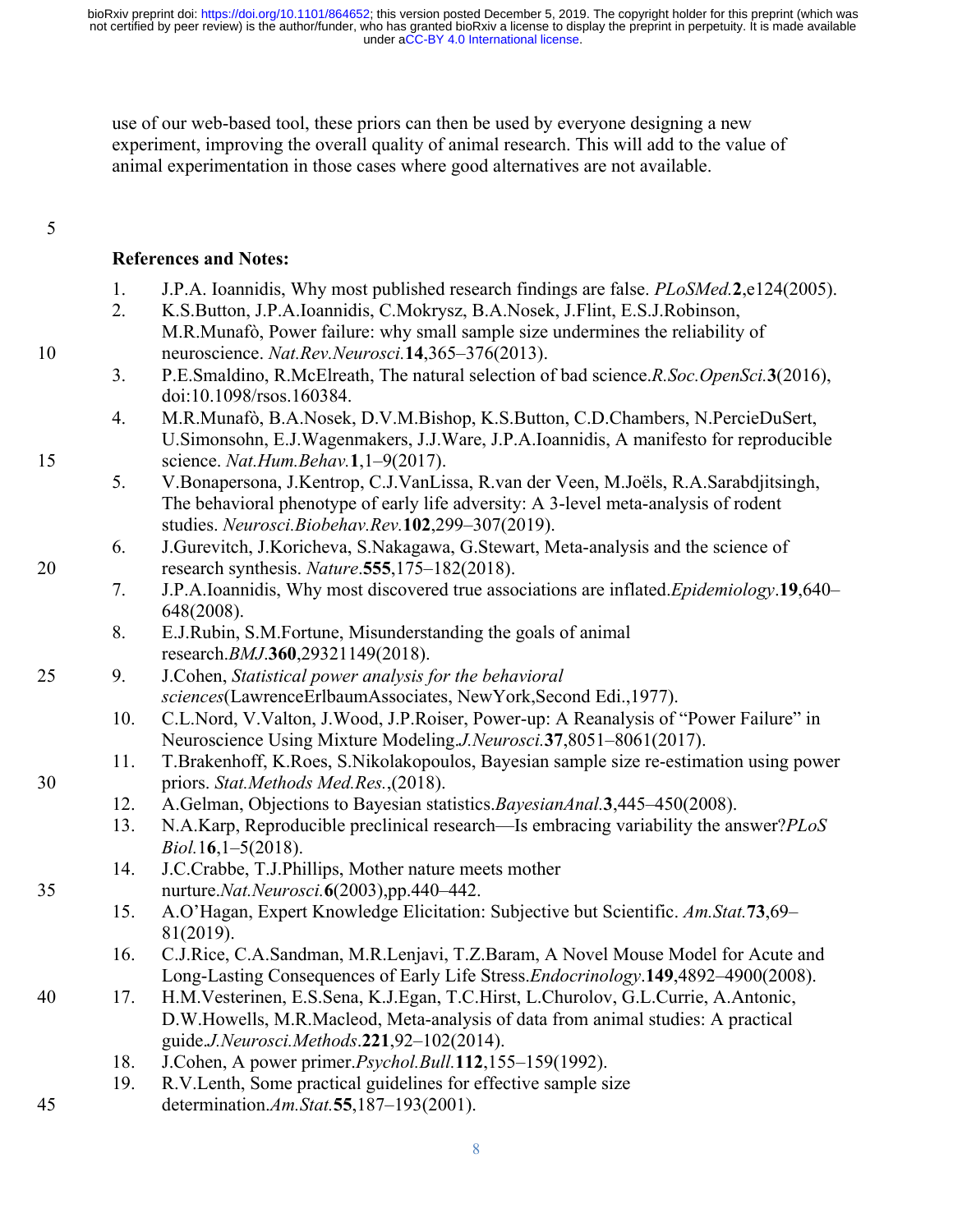- 21. A.Gelman, J.B.Carlin, H.S.Stern, D.B.Rubin,*BayesianDataAnalysis*(Chapman&Hall, London, First edit., 1995).
- 22. F.Faul, E.Erdfelder, A.G.Lang, A.Buchner, G\*Power 3: A flexible statistical power analysis program for the social, behavioral, and biomedical sciences. 5 *Behav.Res.Methods*.**39**,175–191(2007).